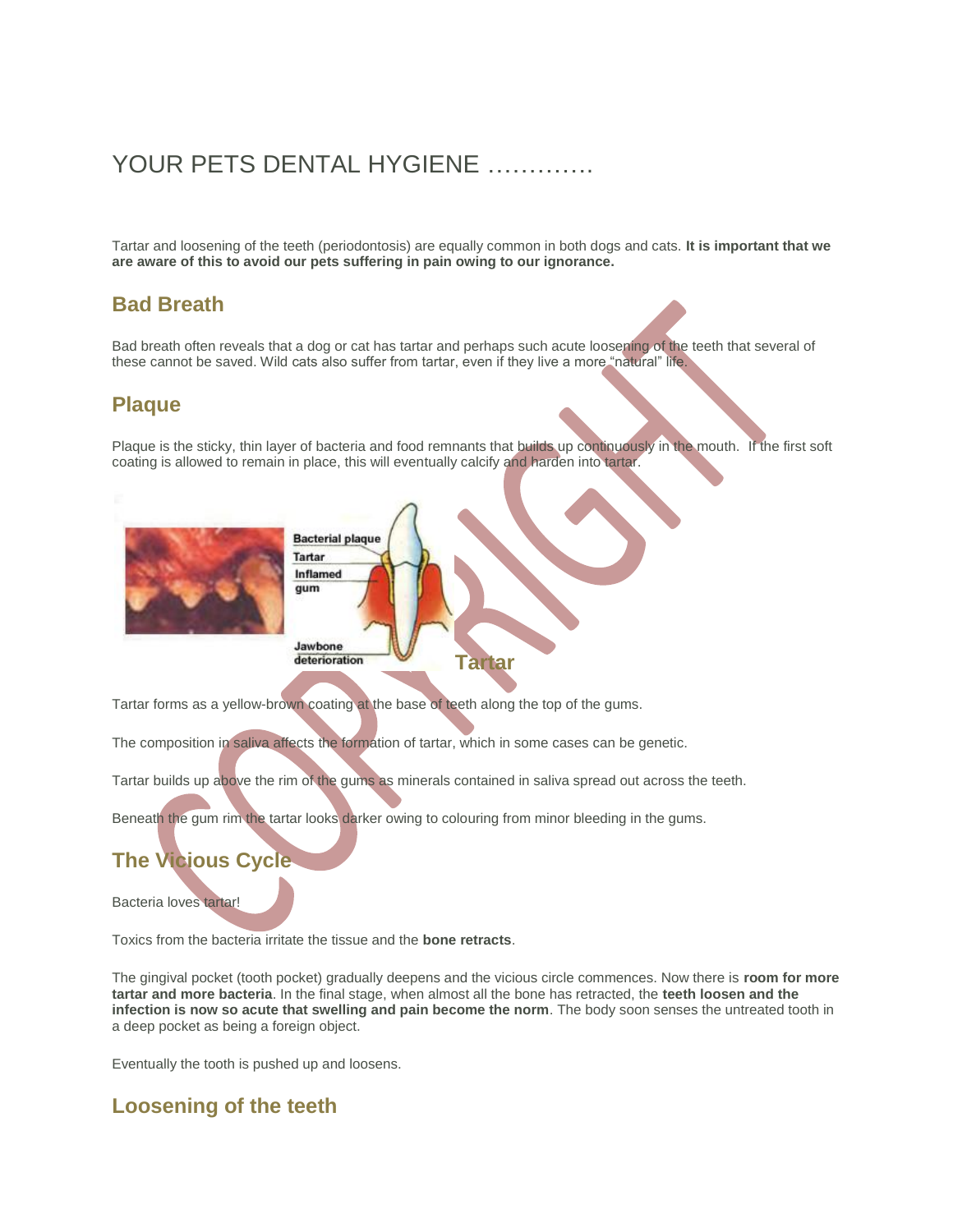Untreated tartar can cause damage to the foundation of the tooth and result in loosening of the tooth, **known as periodontitis**.

As the gums swell owing to inflammation, the tooth pocket deepens. Bacteria coatings spread out down into the tooth pocket and the connective tissue in the bottom of the pocket dissolves.

Consequently, the tooth pocket deepens further and the coating of **bacteria can grow down into the root**. The coating mineralises into tartar and the inflammation process accelerates.

The root membrane threads now begin to deteriorate owning to the inflammation and the **jaw bone erodes**. The continued deepening of the tooth pocket keeps pace with the growth of plaque and dissolving of the root membrane and jawbone.

Finally, the tooth loosens.

#### **Periodontitis is a late symptom of the disease**.

*Signs of acute periodontitis* can include teeth moving about or becoming loose. Spontaneous bleeding of the gums, formation of pus, boils, fistulas and bad breath are other signs.

Periodontitis can be **defined as a chronic disease** that establishes itself insidiously. It can be present for a long period of time without producing any noticeable symptoms.

#### **Complications**

Tartar, swollen and bleeding gums, broken teeth and other states of ill-health in the gums frequently give rise to diarrhoea in cats/dogs and humans.

The **bacteria** that thrive in the gingival pockets and attack the teeth, most especially the roots, **travel down into the digestive tracts**.

Cats with broken teeth often suffer from toothache. They dribble and their condition deteriorates and they lose weight because they can no longer eat enough.

Bad dental status frequently paves the way for secondary infections.

In serious cases, an infected tooth can cause blood-poisoning, which in turn can cause pericarditis (inflammation of the pericardium, the membranous sac that encloses the heart). *Unless treated, this condition can lead to death*

## **What is ProDen PlaqueOff™ Animal?**

ProDen PlaqueOff™ Animal is a completely natural product which is suitable for both cats and dogs.

It is a special type of seaweed which has been found to have specific beneficial effects for oral care.

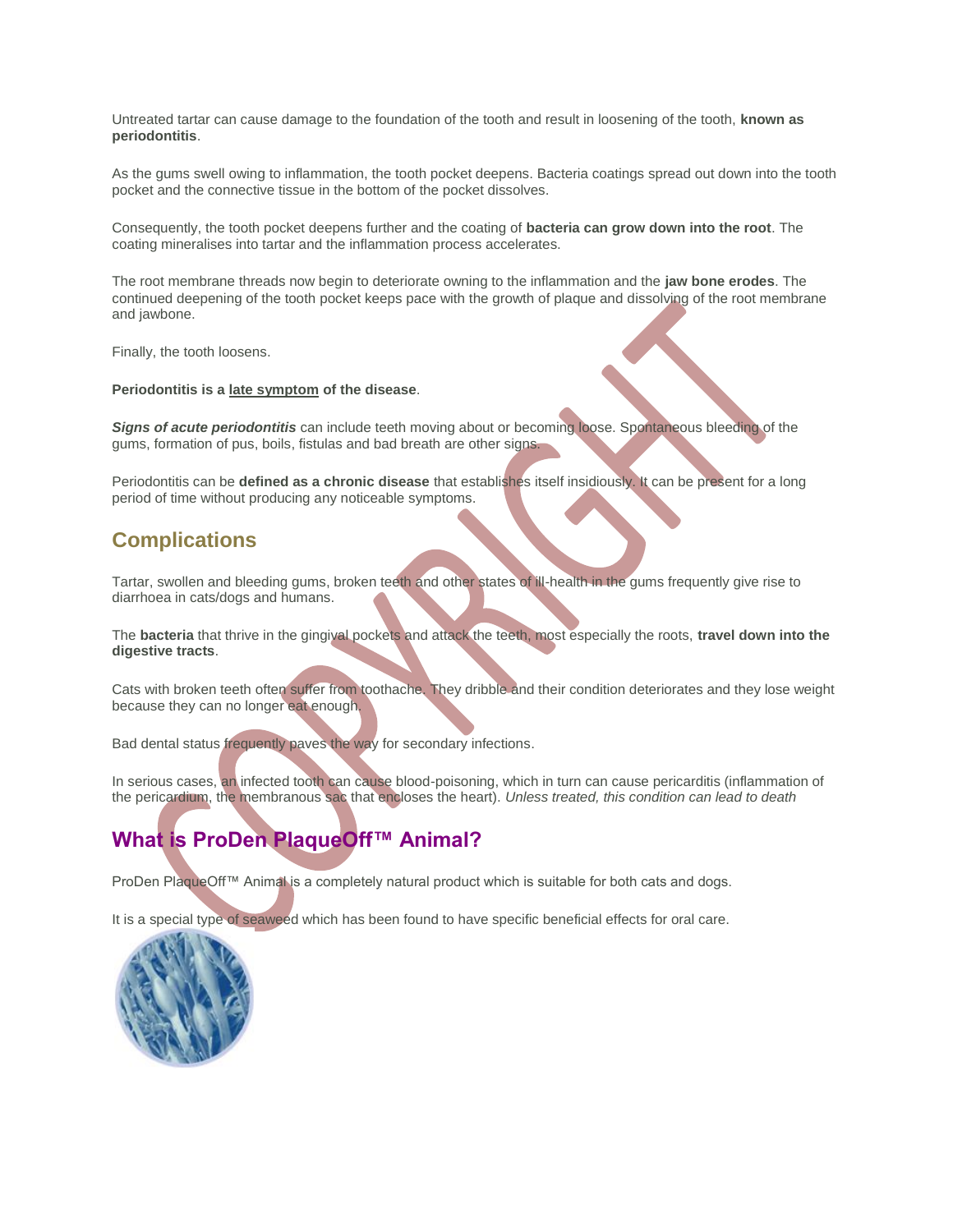It comes in a granulated form which is easily added to food every day. It is rich in natural iodine and contains important vitamins and minerals and is free from artificial colours, preservatives, gluten and sugar.

### **Clinical Trials**

#### **How does it work?**

Dental plaque is made up of a community of microbes that have organised themselves into a complex and tenacious film - a biofilm.

Unlike other methods of plaque control, ProDen PlaqueOff™ Animal works systemically, and is thought to disrupt the biofilm, reducing levels of plaque and calculus as well as improving breath odour.

Recent research shows that this especially selected seaweed (SW1313 / D1070) has a positive effect on plaque and calculus reduction over time.





# **How much do I give my Dog?**

**PlaqueOff™ is extremely economical.**

Dosages depend on the size of your dog as indicated on the table below.